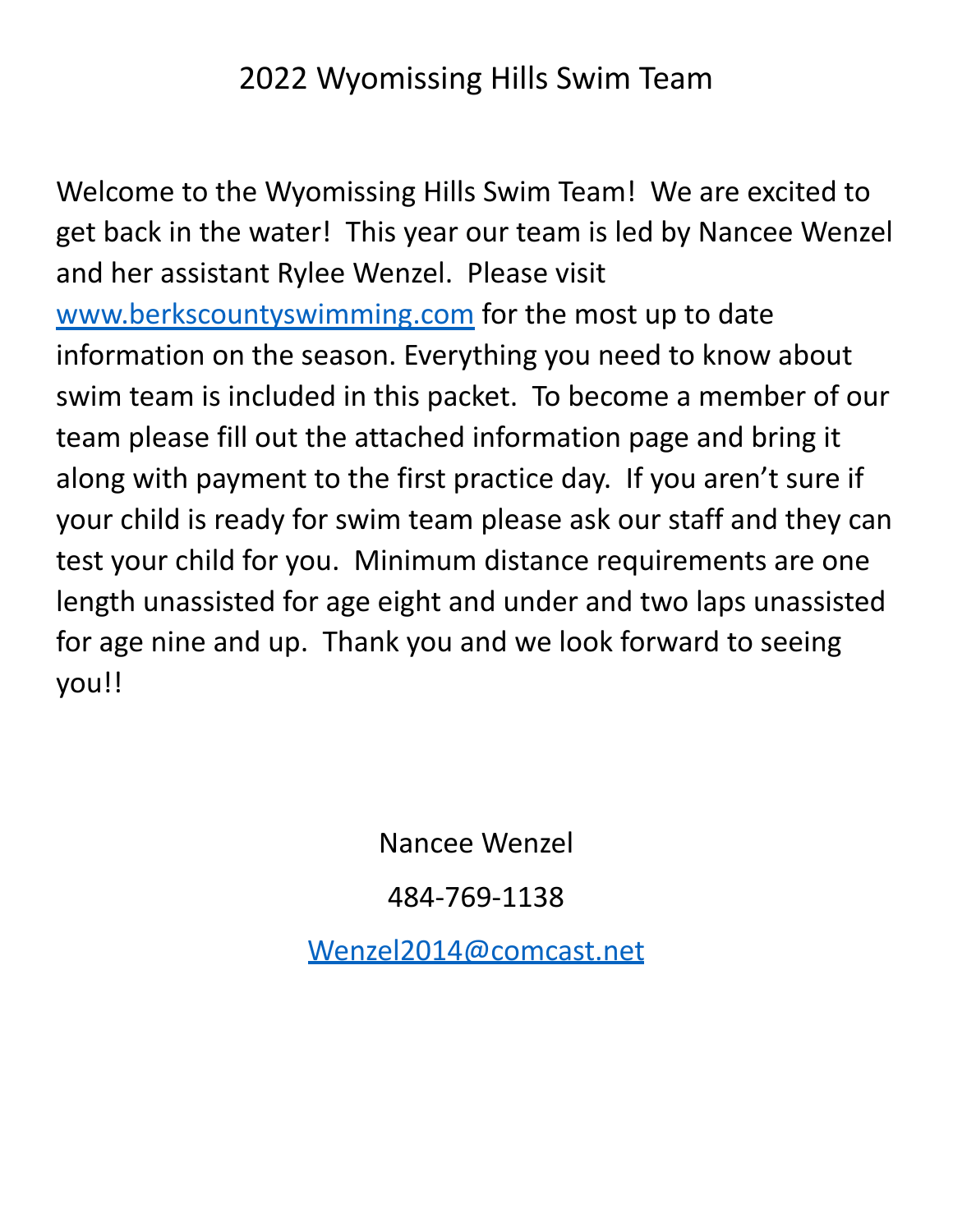## PRACTICE SCHEDULE

\*\* Practice begins Monday June 6<sup>th \*\*</sup>

## Monday-Thursday

| 13 and over        | $9:00-10:15$  |
|--------------------|---------------|
| $9/10$ and $11/12$ | $10:15-11:00$ |
| 8 and under        | 11:00-11:30   |

Fun Friday practices with the entire team will be 10:30-11:30. 8 and unders report at 11:00.

Meets will be held Monday nights beginning Monday June 20th. Report time for home meets is 4:45pm, report time for away meets is 5:15pm. The meet schedule will be announced once it is finalized.

\*\*Parents, we will be using signupgenious.com this year to organize our meets. PLEASE do your part and volunteer, without it the meets won't happen! Emails will be sent out weekly with details. Please notify a coach if you are not receiving emails.